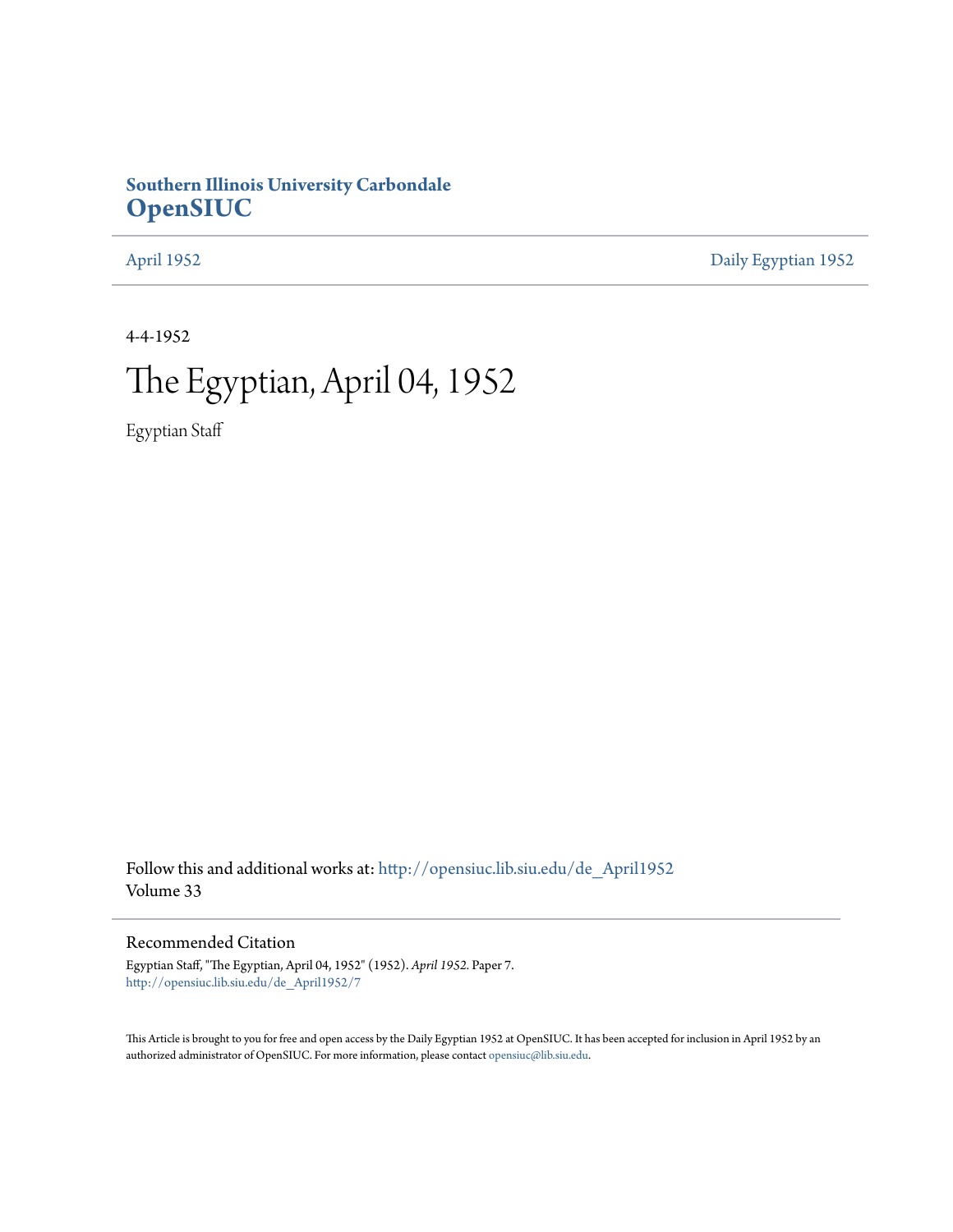# Crown Jo Rushing 'Queen of AF ROTC Military Ball Here

was crowned queen at the first annual ·AF ROTC Ball, held Fri- . day night in the Carbondale armory. She received the honorary ti-<br>tle of colonel, and will reign over the of colonel, and will reign over ment has for ihe next year.

The queen's attendants were Shirley Haug, Xenia; Mary Ann r Cagle, Eldorado; Dorothy Ed-monds. Chicago; Audrey Mayer, St. Louis; and Carolyn Bernhard, West Frankfort.

About 360 guests were at the formal affair, the first of its kind held here at Southern.

Colonel O. K. Halderson, commanding officer of the detachment said. "In view of our success with the ball this year, we are looking forward to next year's event with great expectations. To the many<br>persons who contributed their time and materials for the ball, I<br>extend my appreciation and<br>thanks."

High school seniors witnessed the coronation of the queen. They were here as guests of Southern at the sixth annual Hospitality Week-End.

## <sup>~</sup>To *Give Chamber Music Recital*

SIC string quartet to perform three lard Hart, construction supervisor 301.<br>
movements from Mozart's Quintet at the architectural services, said in the SPOTTED FEVER SHOTS IJJlinois registered at SIU's sixth<br>
in A Major (K

To HOLD BOOK SALE<br>
To HOLD BOOK SALE<br>
To HOLD BOOK SALE<br>
To HOLD BOOK SALE<br>
To University Bookstore has<br>
the Compare of piano at Hope College, Holland, built at a cost of \$1,723,255.<br>
The University Bookstore has with hold



SOUTHERN. ILLINOIS UNIVERSITY April 4, 1952 \* Vol. 33, No.  $35$  \* Single Copy 5c



Four members of Southern's **Four members of Southern's JO RUSHING.** freshman from Chester who was crowned store. Varsity barber shop, and the Festival concert and dance will music faculty will combine efforts and the AF The second and the Second and the Second and the AF ROTC Military Ball, is congratulated by Baptist bookstore.<br>
The service of Joe Thomas, vocation of the bebelof Saturday night. Miss South-<br>
music Wednesday, April 9. In t music Wednesday, April 9. in the MaJOT B. P. VIckery. assistant professor of air science and alist, was the highest auctioned The name of the band which is Interior and the AF ROTC Military Ball, is congratulated by applied by the second the held Saturday night. Miss Southern.<br>
University of the Major B. P. Vickery, assistant professor of air science and ilist, was the highes Simple of the music Recent and the Spin at Signal and the spin at Signal and the spin at the driven in the Spin and the Spin at the AF ROTC Military Ball, is congratulated by a paint both and the Estival concert and dance

Robert Resnick, instructor in south will be southern's new sen-<br>Robert Resnick, instructor in iguidating women's dormitory will

Prokofieft's sonata for violin and the very near future, the 120 hed Arts and Sciences College. That the Health Service will be pre-

Re-Iocation of route 51 through way, according to William D. Mac-

 $\begin{bmatrix}$   $\begin{bmatrix} 1 & 1 \\ 1 & 0 \end{bmatrix}$  tion in English will be gi woodwinds, will be joined by the he completed before fall term. Wil- p.m. Tuesday. April 15. in Main HEALTH SERVICE TO GIVE high schools throughout Southern

and strings.<br>
If there are no difficulties in ment for graduation in the Liberal Health Service recently announced<br>
and strings.<br> **Probable of the Contract of the Contract of the Contract of the Very near future**, the 120

piano, opus 94, will feature John I cupation Sept. 1. e ready for oc-<br>Part of the Mountain Spotted Fever (Tick Fe- right denote hadden the exam or who have Mountain Spotted Fever (Tick Fe- r:; d::;d::c and denote hald in t IS April 8, 100 ... The construction and the construction of the second it, and all juniors, in ver) luesday. April 8, 20 from 8 to 11 p.m. Following: Hart said that the construction liberal arts are required to 11 p.m. Fo



day morning and afternoon.<br>In the all-school assembly held The athletic events will replace<br>last Thursday, the auction which  $\mathbb{N}_{\text{He}}$  eustomary parade and caravan

Lost and found articles earned their p<br>S19; services, \$77.55; and contri-<br>Saturda<br>drive were \$116.55, which was Morris.<br>drive were \$116.55, which was Morris.<br>\$8.45 short of the goal of \$125, the amount needed to support An-<br>atolia college for a day.

I Fran ouyers at the auction were which the Miss Southern candi-<br>Theta Xi fraternity, which spent dates will be introduced.<br>[\$15.75; Anthony Hall, \$12.50; Tau Then on Friday, there will be an pa Sigma sorority, \$6; and Delta  $\begin{bmatrix} \text{meas} \\ \text{meas} \end{bmatrix}$  usual variety.  $\begin{bmatrix} 1 & 1 & 1 \\ 1 & 1 & 1 \end{bmatrix}$  usual variety item  $\begin{bmatrix} 1 & 1 & 1 \\ 1 & 1 & 1 \end{bmatrix}$  and variety if  $\begin{bmatrix} 1 & 1 & 1 \\ 1 & 1 & 1 \end{bmatrix}$  and the solutio

which were auctioned off were given<br>on by Todd's Laundromat, Horst-<br>man's Cleaners, City Dairy, Sobery's Bakery, Stroup's store, Blank-<br>enship Auto Supply, Hewitt's drug<br>store, Varsity barber shop, and the

Sponsored jointly by the music **Part of New Dormitory To Give Liberal Arts** sent to Anatolia college and will be leased.<br> **Contract and the light of the light of the sent of the sent of the light of the light of the lig** department and the fifth district **May Be Ready by Fall**<br>Illinois Federation of Music Clubs. **May Be Ready by Fall**<br>Interature and a piano solo group. There is a possibility that the College of Liberal Arts observed at the Dean T. W. About as a nonce of the program will feature encode that the college of Liberal Arts and Section of Music Clubs. May Be Ready by Fall Dean T. W. About as anounce for one day. A special day will be More Than 120 In Secret of the sense of the Home and alist, was the highest auctioned<br>
Inc. was the highest auctioned<br>
item at \$12.90,<br>
item at \$12.90,<br>
Proceeds from the drive will be has not, as yet, been officially re-<br> **Proceed at t** 



April 11. since it is Good Friday. [football field and between the rail-<br>Due to the shortend school from a many of the University's new, **THIS WEEK'S PIN-UP** is Janet Cook, freshman from Terriceding the banquet, the sen-<br>W of the Egyptian. which will ap-leasting plant, moving in a gentle Harrisburg. Janet's major is English and her minor is oust-<br>I really interest the Egyptian. Will app-leave through the University farm I ness. She is a resi

# Spring Festival to Feature Full Day Of Athletic Events

Spring Festival will feature a threering athletic program. The Festival committee has scheduled<br>three-athletic-events-for-Saturday. May 3, the third and final day of Spring Festival, in conjunction with Glenn (Abe) Martin, athletic director.

AccOrding to Martin. the Salukis will play a baseball game with Arkansas State, a tennis meet with Evansville college and a track meet with Illinois Normal Satur-

last Thursday, the auction which the customary parade and 'Caravan was conducted as a part of the usually held on Saturday of the drive for Anatolia college, Thefsa- Spring Festival week-end. A-bandrive for Anatolia college, Thefsa- Spring Festival week-end. A ban-<br>lonika, Greece, netted \$96.55. Jouet for Southern athletes and sping **commer from enteries** and Lost and found articles earned their parents will also be held on<br>\$19; services, \$77.55; and contri- Saturday. The banquet will be<br>butions, \$20. Total proceeds of the sponsored by President D. W.

**SPRING FESTIVAL** will be launched on Thursday, May 1. olia college for a day.<br>High buyers at the auction were which the Miss Southern ca which the Miss Southern candi-<br>dates will be introduced.

| ma Sigma sorority, \$7.30; Pi Kap- $\vert$ Wharf," which will be held in the Sigma sorority, \$6; and Delta  $\vert$  men's gym. This will replace the Sigma Environment of Sigma Theory of Sigma This will replace the Kappa Epsilon fraternity. \$10.75; informal dance and floor show entertainment titled "Fisherman's<br>Wharf," which will be held in the

The Miss Southern contest will he held Saturday afternoon and will be followed by the midway events which will be sponsored by various<br>campus organizations.

Approximately 120 seniors from

Planto, opus 94, will teature Jones.<br>
What there is the structure on schedule. Have the intervention of the the Construction are required to take the I Dr. Bradshaw said that all stu-<br>
Is progressing about on schedule. [Br AN ORIGINAL suite for piano, The ground floor has been con-<br>
The Relative Minor," written by pleted.<br>
The Relative Minor," written by pleted.<br>
The Relative Minor," written by pleted.<br>
The Relative Minor," written by pleted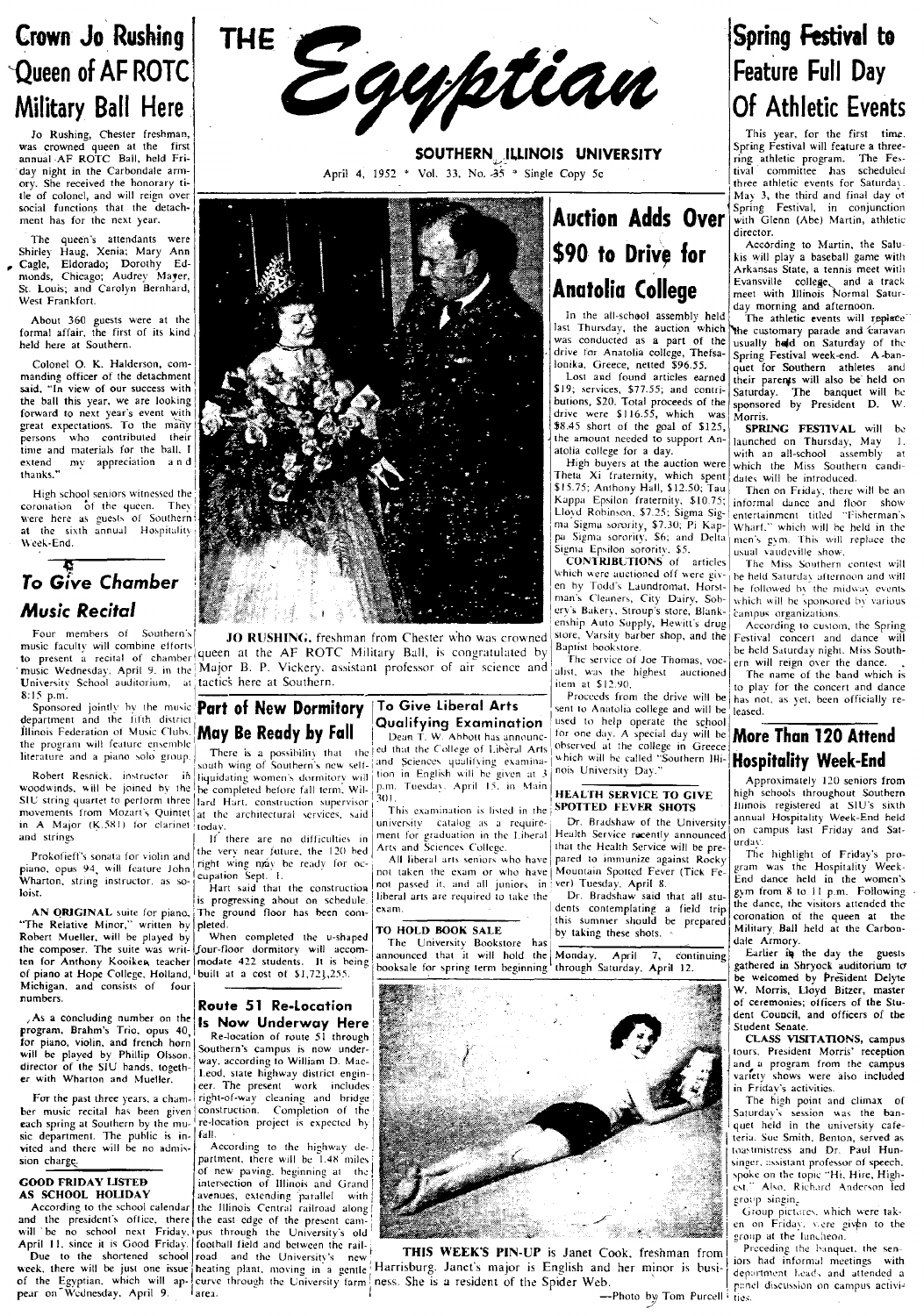

Published semi-weekly during the school year, excepting holidays<br>and exam weeks by students of Southern Illinois University, Carbondale, Hl. Entered as second class matter at the Carbondale post office under the Act of March 3, 1879.

| Gwen Applegate business manager                      |                                                       |
|------------------------------------------------------|-------------------------------------------------------|
|                                                      |                                                       |
|                                                      |                                                       |
|                                                      |                                                       |
|                                                      |                                                       |
| Miss Viola DuFrain  faculty fiscal sponsor           |                                                       |
| Donald R. Grubb faculty editorial sponsor            |                                                       |
| Reporters-Willard Dawson. Sherman Doolin. Bob Duffy. |                                                       |
|                                                      | James Fecho, James Glenn, Doris Harrell. Helen Nance, |
|                                                      | Jack Nettland, Gene Penland. Harold Pike. Robert      |
|                                                      | Sargent, Wyona Smith, Dave Stahlberg, Max Warren,     |
| Joyce Weece, Olis Weeks.                             |                                                       |
|                                                      |                                                       |

#### **Cars Without Countries**

Still having trouble finding a place to park? Another step has been taken toward solving the maddening problem of parking here at Southern.

Beginning summer term all cars will be registered at OF SIU ART LECTURER the regular university registration. This time, it will be a highly simplified registration, consisting of the owner's name and address, make of the car, and license number.

The university parking committee, headed by W. C. Bicknell, has made arrangements for the registration of cars in accordance with the university policy on parking, the Student Council, the Registrar's office, and the statistical service.

pointed out arguments in favor of the car registration as follows:

1. A basic measuring rule will be established—the exact number of cars on campus will be known.

2. Plans can be formulated for the final solving of the problem, since the number of cars on campus will be known. 3. The system provides a city-wide check-since a com-

plete license file will be on hand. 4. The trend in almost all large cities with parking or

traffic problems is to register the cars.

#### Want a Change?

About this time in every term, there are always several students who want to make changes in their programs. Thus, the Egyptian is making a special effort to acquaint students with the university rules concerning program changes. The rules are as follows:

To add or drop a course an undergraduate student should secure from his adviser a program change card. He then secures, in this order, the signatures of (a) his adviser, (b) the instructor or instructors whose courses are added, dropped. or shifted, and (c) the dean of his college.

During the second, third, or fourth weeks of a term, dropping a course will be approved only where the reasons From valid. Students usually will not be permitted to drop a required course. Grades will be given if there is evidence of the quality of work done by the student. Hence, the record may show, for example, "W-3" or "W-D-3," which must be identical with the record turned in by the instructor at end of course.

After the fourth week of a term, changes will be approved only under unusual conditions. A course may be dropped only under conditions beyond the student's control. A grade must be recorded for any dropped course (a "W" alone, however, will indicate a dropped course where the student is merely shifting to another section of the same course). During the last three weeks, changes will be approved only in extreme emergencies.

### **Silence Pays**

Students who seldom speak in class may be learning more than the professor thinks, according to a study at the University of Chicago.

The study also showed that most students actually have their minds on the lecture about two-thirds of the class period. The other third of the time their minds wander.

Professors get three tips from the researchers: Don't make too many wisecracks; don't be antagonistic; don't make the important points in the early lectures.

## |Ike, Stevenson Chosen **At Mock Conventions**

Nine students from Southern were among the 400 delegates who attended the Democratic and Reublican Student Conventions at Lindenwood college, St. Charles,<br>Mo., March 22.

The Democrats elected Gov. Adlai Stevenson in the second ballot to run as president and Alben Barkley as vice president. On the dent in the fifth ballot, and Gov. Earl Warren as vice presidenit.

Those attending from Southern<br>were Jack Donahue, Jerry Fear, Jack Sweeney, Mary Morris, Murrell Jones, Dorothy Smith, Bernard and Joe Harding. Dr. Narusis, Jack Graham accompanied the students

The two principal speakers of the conference were Senator H. Humphrey, Democrat, and Senator Brownson. Republican.

## LIFE' FEATURES WORK

Paintings entitled "Young Paint-<br>er's Progress" by Siegfried Reinhardt, lecturer in Southern's art department are featured in the<br>March 24 issue of Life magazine.

Reinhardt is the youngest of 19 artists selected in the March 20,<br>1950, issue of Life as the coun-Council, the Registrar's office, and the statistical service.  $\frac{1}{\text{try's most outstanding patients un-  
Dean I. Clark Davis, parking committee spokesman. has  $\frac{1}{\text{der 30 years of age. The current}}$$ article traces his progress for the past two years.

Reinhardt will teach beginning art students and counsel advance students at the beginning of the fall quarter next year

The Allyn Art Gallery was inaugurated with a one-man showing by Reinhardt last Dec. 16 through Jan. 18.

#### McINTOSH TO PRESENT PROGRAM IN ST. LOUIS

David S. MeIntosh of the music department will present a program of Southern Illinois folk songs in

St. Louis Sunday, April 6.<br>McIntosh was asked to appear by the Folk Arts Council of St. Louis. The program will be held<br>at the Young Men's Hebrew Association in St. Louis.

**КАРРА ОМІСКОМ РНІ** TO HOLD BAKE SALE

Kappa Omicron Phi, home economics fraternity, will hold a bake sale Saturday, April 5, at Saw-<br>yer's Paint and Wallpaper Store.

**ENGAGEMENTS** 

Joan Schrodt, Sigma Sigma Sig-<br>ma, to Glenn Whitenburg, Sigma Tau Gamma.



**HUNTER-OWENS** 

Phone 74

415 N. Illinois



#### assistant professor of music

Gilbert Fischer of the music staff presented a concert Thursday, the principalship of the Iola Ele-March 27, in which he played a set of Preludes and Epilogue which have been written only by a sincere artist whose conception of life and art is one of depth and underständing.

The idiom which Hischer uses in his Preludes and Epilogues is mostly that of the impressionistic period. There are shades of musical expression reminiscent of Debussey. Ravel, Albeniz, and even licaching commerce at Athens.<br>Moussey, Ravel, Albeniz, and even licaching commerce at Athens. in content reflecting Twentieth Century life as well as ageless emotional intensities.

THE FACT that the work is not written in Twentieth Century idiom, whatever Twentieth Century idiom may be, can hardly be considered an adverse criticism. Some of our greatest composers wrote in the style of masters before their own time before emerging with a style of their own. Beethoven and Sibelius were among these, to mention only two.

The evele form of short compoitions is often used by composers of piano music, but it is perhaps more frequently used by writers in the vocal realm. Fischer's set of Preludes and Epilogue brings to mind the Schoenberg setting of the nineteen poems known in German as "Gurrelieder."

These songs are definitely Wag-<br>nerian in style in spite of the fact that they were written around the year 1900. Schoenberg, when he ic.

## **Release Acceptances For Teaching Positions**

According to a release from<br>Roye R. Bryant, director of the Placement Service, the following people have recently accepted reaching positions for next year:<br>Lloyd Dean Bauersacks, Carbon-<br>dale, was employed March 24 for mentary School at Iola, Illinois.

Earlene Martin, Ashley, will Bapublican licket Gen. Dwight D. the had composed. This cycle for have a teaching position in the Republican licket Gen. Dwight D. the had composed. This cycle for have a teaching position in the and variety, a work which could Lucille Morgan. Elkville, recently signed a contract to teach in the Evanston Public Schools, Evanston.

The following people have recently accepted teaching positions to finish the present school year: Jo Anne Galbreath, East St. Louis, started teaching girls physical education at Tuscola, March 10; Roy Lee Hixon, Olney, recently started

vet the music is fresh and new, rich started teaching in the music department of the Venice Public<br>School, Venice; Miss Marilyn Brown, East St. Louis, who finished the requirements for the bachelors degree in December, is now teaching in the East St. Louis school system.

#### **GERMAN CLUB TO MEET**

The German club will meet on Monday, April 7. The regular business meeting will be followed by the showing of film strips on Bre-<br>men. Hamburg, and 100 Jahre deutsche Volksschule.

#### **PINNINGS**

Joan Davis, Sigma Sigma Sigma, to Dick Blind, Tau Kappa Epsilon, Washington university,

wrote the "Gurrelieder," had not vet developed the musical idiom which he used in his later works,



Pick your favorite Arrow style, and you'll win comfort every time! (And thanks to the wonderful new Arafold collar, any Arrow Sports Shirt looks fine-collar open or closed-with or without a tie!)

**ARROW** 

SHIRTS . TIES . SPORTS SHIRTS . UNDERWEAR . HANDKERCHIEFS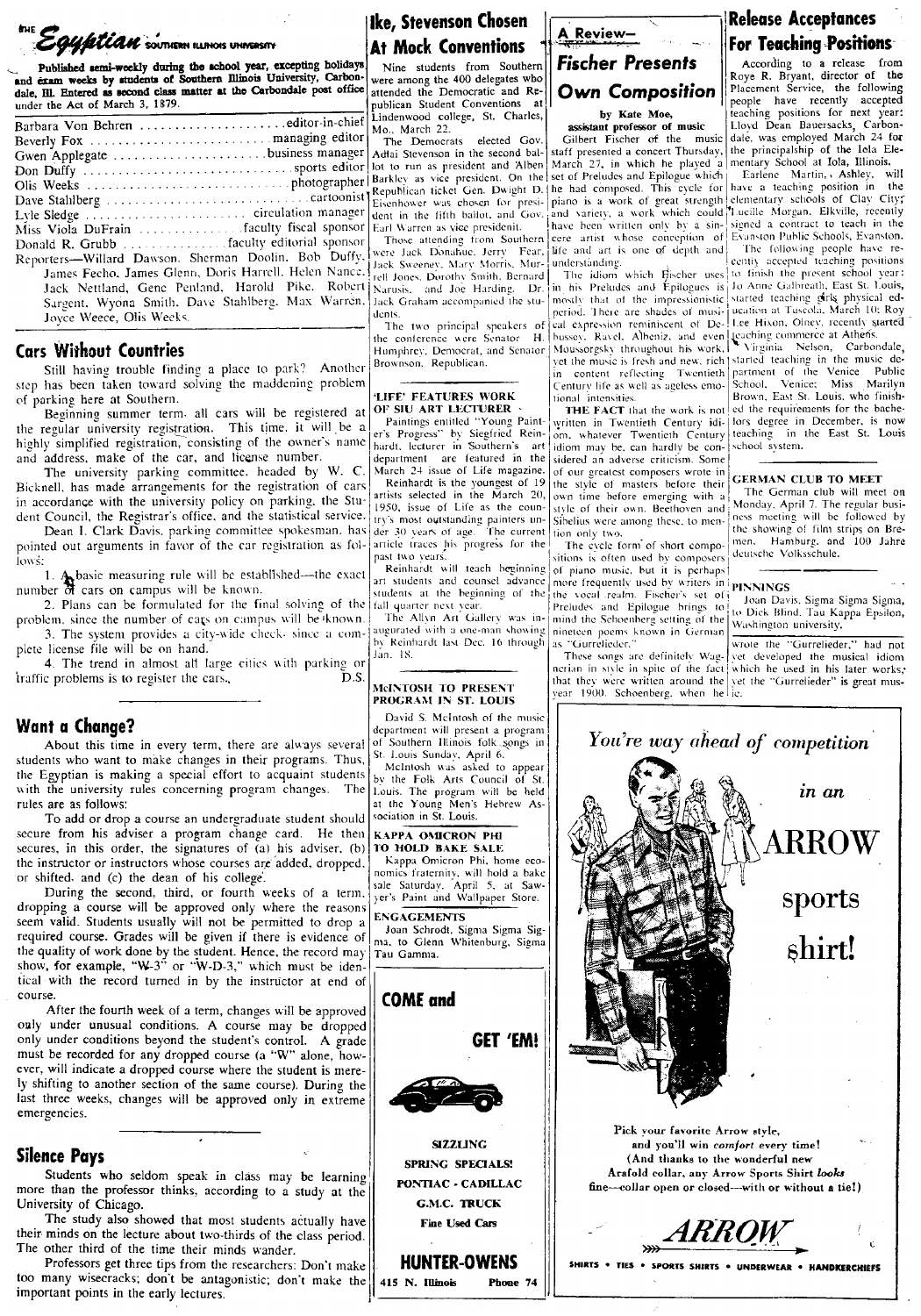#### Southern Society

# Sororities on Campus **Elect New Officers**

PI KAPPA SIGMA sorority has | Mary Truitt.

elected officers as follows: president, Mary Ann Klingenburg; vicepresident, Pat Markland; secretary, LaDonne Deadmond; treasurer, Alice Simmons; assistant treasurer, retary. Connie Meyers; house manager, Anita Early; corresponding editor. Jane Warren: sergeant at! arms. Joan Gee; keeper of archives, Betty McLaughlin: press agent. Carlene Bonds; historian, Betty Black: social co-chairmen. Celia Hutton and Carol Elam; Rush cochairmen. Mary Pulliam, and Betty Hall.

Spring term pledges of Pi Kappa Sigma are: Dorothy Olds, Mt. Carmel: Norma Lawson. Albion; Maxine Schroedel, Staunton; and Anna Mae Hays, Salem. Officers of the pledge class are: president, Dorothy Olds; and secretary-treasurer, Norma Lawson. Formal pin pledging was held Monday, March 31.

Pi Kap contestants in the Miss Carbondale contest are Carol Elam, St. Louis, and Anna Mae Hays, who is being sponsored by the Alumnae chapter.

DELTA SIGMA EPSILON elected officers for the coming year president; Helen Nance, vice pres-<br>ident: Anne Foley, recording sec-Von Behren, retary; Barbara treasurer; Libby Mars, chaplain; Jane Ross, corresponding secretarv; Louie Taylor, sergeant-atarms.

Helen Huckleberry, historian; Teresa White, Shield editor; Julie Geddes and Thelma Millikin, alumni representatives: Sara Floyd, social chairman; Jo Ann Hamilton, house manager; Pauline Reid, social service; and Sally Lewis, junior pan-hellenic representative.

pan-neuenic representative.<br>Martha Cralley was chosen as<br>the Delta Sig's candidate for Miss Carbondale.

- SIGMA SIGMA SIGMA elected officers for the coming year recently. Joan Davis is president; Audrey Mayer, vice-president; Aileen Anderson, recording secretary; Martha Dodd, corresponding secretary; Nan Van Matre, treasurer; Virginia Stringer, keeper of grades; Arlynn McCree, house manager, and Connie Conatser and Sue Raymond, rush chairmen.

Mary Mania, Marilyn Bione, Martha Finn, Joyce Bellamy, and Marilyn McCloskey were initiated into the Tri Sigma sorority Saturday, March 29.

Tri Sigma Jo Rushing was crowned queen of the Military Ball Friday, March 28. Joan Schrodt was selected by the Tri Sigs as a candidate for the Miss Carbondale contest.

An exchange picnic with the Sigma Tau Gamma fraternity was held Thursday, April 3. Social<br>chairman for the Tri Sigs is Jeanne Webb.

Sigma Sigma Sigma had its annual spring rush party Monday, March<sup>24</sup>.

Six girls were ribbon pledged last Tuesday night. They are: Phyl-<br>lis Lundegren, Joan Huggins, Carole McClendan, Jeanne Parker, Norma' Praeter, and Jane Riley.<br>ANTHONY HALL'S new resi-

dents this term are Barbara Bu- returned to school. ford, Carolyn Collier, Jean Dan-Schorfheide, Betty Sneed, and

May 24 has been set as the date for the Anthony Hall spring formal dance.

The girls are now working on the redecorating of their recreation room in the basement.

Wednesday nights have been set aside as special nights at the Hall. On those nights, appetizers will be served in the living room before<br>dinner, and dinner will be served by candlelight. Different groups of girls will serve as hostesses for these affairs.

The girls have invited the Theta Xi fraternity over to the Hall for dessert on April 8. The act, The Chideltones, that the girls won in the Anatolia college auteion, will<br>provide the entertainment.

Several letters and cards have been veceived from Miss Maxine Vogeley, house director, who, with Dr. Dorothy Davies is enjoying a tour of Europe. Mrs. Edna Travis is house director during Miss Vogeley's absence. Her assistants are Miss Ann Jackson, Miss Jean<br>Stehr, and Miss Mary Boston.

Former Anthony Hall girls, Shirley Baker and Jeannine Harland, Patricia Colligan is soon to be married to Richard Vorwald.

Mary Myers is the Hall's candidate in the Miss Carbondale contest Other Hall girls who are in the contest are Barbara Buford and Ruth Henderson.

JOHNSON HALL entertained Dr. and Mrs. George L. Johnson For dinner Tuesday evening. March<br>25, and Dr. W. O. Vaught and<br>Rev. and Mrs. Bill Fox Thursday evening. March 27.

Dr. Vaught, Campus Revival evangelist. spoke at house devotions each evening Monday through<br>Thursday. Doyle Dorm residents For Child Guidance and visitors were invited.

Johnson Hall attended the Campus Revival in a group Thursday evening

CHI DELTS and guests enjoyed an informal outing at Giant City Park last Satunday afternoon and evening.

There are 11 Chi Delt pledges for spring term. The rushing pe-For spring verme rule rushing per<br>bon pledging of Jim Cotton,<br>Charles Woods, Bill Ringling, Will<br>Burgener, George Clucas, and Dick Anderson.

Jim Minton, Harold Marinos. Charles Wiess, Will Coatney, and John Neunlist have been formerly pledged. The pledge class officers<br>are Jim Minton, president; Dick Anderson, vice-president; and Bill Ringling, treasurer. Alden Ray is the pledge captain and he will be assisted by Earl Cox.<br>Alum J. B. Williams spent the

week-end at the Chi Delt house.

SIGMA TAU GAMMA has moved to a new house at 306 W. College. Probation week was held last week. Sunday, March 23, two pledges were initiated into the fraernity. They were James Nordberg and Boyd LaMarsh.

Monday, March 24, a smoker<br>was given for prospective pledges.<br>Entertainment consisted of motion pictures.

Wilmer Rush, an old active, has

Thursday, March 27, formal ielson, Dora Mae Hilliard, Nancy pledging was held for the new Lofgren, Jacquelin Rapp, Roberta piedges. They are: Roy Hineman, Reznick. Rina Romiselli, Jane Bob Walker, Webster Maller, Tom (continued on page 4)



TAU KAPPA EPSILON pledges, from left--Jim Walwark: Ron Kolar, Jim Aiken, and Dean Martin, clean up the lawn of Holden bospital as a project during their probation week. The Tekes made<br>their probation week a "belp week" by requiring the pledges to carry<br>out projects for the benefit of the community.

## **Acts From Theta Xi** Show Go To Harrisburg

Various acts from the Theta Xi ariety Show traveled to Harrisburg Saturday night to give a performance which was sponsored by the Harrisburg Jaycees.

Acts which were in the show here and which performed again at Harrisburg, were the Anthony Hall chorus line; Crockett and Clayton, piano duet; Tau Kappa<br>Epsilon, skit; Rav Seville and Emil Kass, tumbling; Tri Sigma skit; and Dick Anderson, tenor.

Other acts which were presented in Harrisburg were Cecilia Wagner,<br>who sang "Blue Moon;" Jean who sang "Blue Moon;" Jean<br>Stadelman, tap dance; Ruth Hoffman. Charleston; Mary Jane Ball and Phyllis Wolfe who sang "I'm<br>Just a Little Girl Who Can't Sav No

Dick Anderson led the audience in community singing. Norm Megeff was master of ceremonies and<br>Pat Randle served as chaperone.

# **Hold Clinics in Area**

Southern's Child Guidance Clinic has held various area clinics in a number of different communities throughout the southern part of the state. Last week the staff conducted a two-day clinic in the schools at Ramsey.

Also, a Child Guidance Clinic was held in connection with the public schools at Harrisburg.

Graduate assistants Fay Fly and Wanda Mitchell of the Child Guidance Clinic; Kathryn Davis and Joyce Taborn, graduate assistants in the Department of guidance<br>and special education; Richard Gray, Kathlyn Silvania, and Lawrence Talliana, who are doing special work either in educational clinical psychology or in guidance and special education, assisted in the testing of the children and in the interviewing of the parents and teàchers.

#### Mooreland To Play **For Faculty Dance**

Floyd Mooreland and his orchestra will play for the Faculty's<br>semi-formal dance tonight from 8:30 until 11:30 p.m. at the Little Theatre, according to Mrs. John Lonergan, chairman of the event.

This is the faculty's annual spring dance and is being sponsored<br>by the university social committee.

John Lonergan is in charge of decorations, and Mr. and Mrs. Helmut Hartwig and Mr. and Mrs. Buren Robbins are co-chairmen of the ticket sales.

#### Sing and Swing Club Elects New Officers,

The Sing and Swing club recently elected new officers for the spring term. They are as follows:<br>president—Phil Veatch, Norris  $presider - Phil$ City; vice-president—Virgil Molinarolo, Eldorado; secretary-Myrna Valentine, Pinckneyville; treasurer-Bob Edwards, Cairo; report-<br>er-Eva Carrington, West Frankfort; publicity committee-Ronald Aaron and Joe Page, West Frank-<br>fort, and Phil Veatch, Morris City.

Sing and Swing club meets each Thursday night from 7:30 to 9:30 p.m. in the Allyn auditorium. The ponsors are Dr. and Mrs. Amos Black.

C)



Pi Lambda, women's education honorary organization, in a meeting held March 24, heard Mrs. Kathryn Davis, a graduate student at Southern, give a talk and demonstration of the work she is doing for her thesis.

Gay Holliday, a second grade<br>student from University School, assisted Mrs. Davis with the demonstration.

After the program, refreshments were served by Dr. Maude Stewart, faculty sponsor of Pi Lambda. The next Pi Lambda meeting

will be held Monday, April 21.

## At Sunday Soiree

"In the Steps of Aristotle," a talk on ancient Greece, will be pre-<br>sented by Dr. William J. Tudor of the sociology department, Sunday,<br>April 6, on the Student Center's Sunday Soiree program.

Refreshments will be served at<br>7:30, and Dr. Tudor will speak from 8 until 9 p.m. Faculty members, alumni, students, and their families are invited to attend this program.



# Hop Home<br>This Easter **TRAIN**

YOU WON'T NEED A RABBIT'S FOOT to be sure of getting home as planned . . . and getting ⊮ back promptly after vacation...in a comfortable, dependable train. And you can be equally sure of vacation fun... traveling with your friends . . . enjoying swell dining-car meals ... with lots of room to roam around and visit.

GIVE EAR TO THIS 38% SAVING! Get together 25 or more, all heading home in the  $\overleftrightarrow{\mathbf{z}}$  same direction at the same time. Then go Group Coach Plan...returning separately after the holidays if you wish. This way, you will each save up to 38% compared to one-way tickets. So see your ticket agent now for the low-down!

ASK YOUR LOCAL RAILROAD TICKET AGENT ABOUT GROUP OR SINGLE ROUND-TRIP SAVINGS



Tudor To Speak